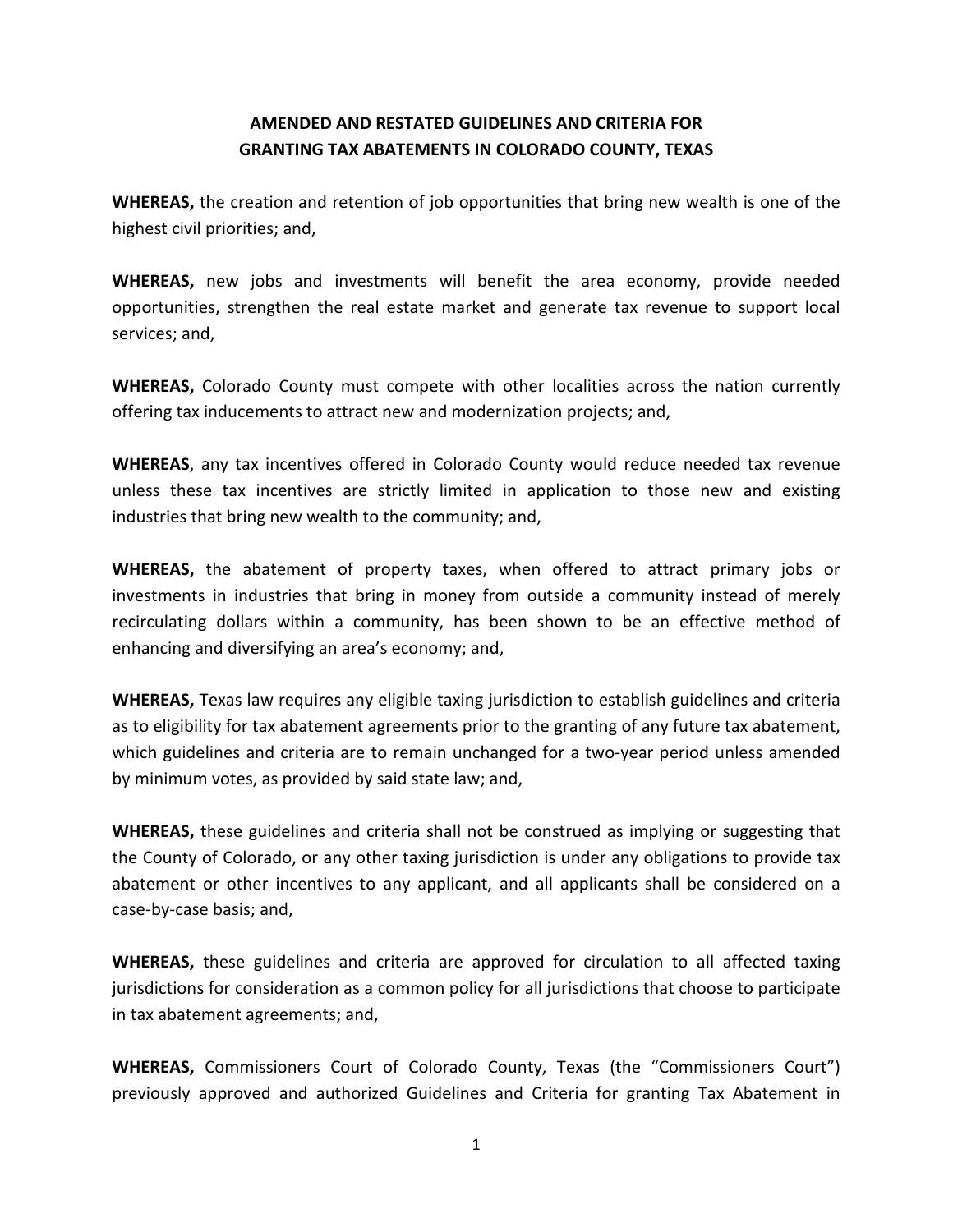Colorado County, Texas dated June 10, 2019 ("Prior Guidelines") and now desires to amend and restate the Prior Guidelines in their entirety as of the date of the newly approved and authorized amended and restated guidelines and criteria herein; and,

**WHEREAS,** the Commissioners Court of Colorado County, Texas has approved and authorized these amended and restated guidelines and criteria;

**NOW, THEREFORE BE IT RESOLVED THAT** said guidelines and criteria are as follows:

# **Section 1 – DEFINITIONS.**

(a) **"Abatement"** means the full or partial exemption from ad valorem taxes of certain eligible property in a Reinvestment Zone designated by Colorado County, Texas (sometimes referred to herein as "Colorado County" or the "County") to promote economic development.

(b) **"Aquaculture/Agriculture Facility"** means buildings, structures and major earth structure improvements, including fixed machinery and equipment, the primary purpose of which is the hatching, incubation, nursing, maturing and/or processing to marketable size aquatic culture in commercially marketable quantities or the processing, refining, packaging, and distribution of food and/or fiber products in commercially marketable quantities.

(c) **"Affected Jurisdiction"** means Colorado County, Texas and any other tax jurisdiction with any substantial parts of its area located in Colorado County; and, that levies ad valorem taxes upon and/or provides services to property located and specified in Colorado County, Texas; and that chooses to participate in tax abatement agreements by or pursuant to these guidelines.

(d) **"Agreement"** means a contractual agreement between a property owner or lessee, or both, and an affected jurisdiction for the purpose of tax abatement.

(e) **"Base Year Value"** means the assessed value of eligible property on January 1, preceding the execution of the agreement plus the agreed upon value of eligible property improvements made after January 1, but before the execution of the agreement.

(f) **"Deferred Maintenance"** means improvements necessary for continued operations which do not improve productivity or alter the process technology.

(g) **"Distribution Center Facility"** means buildings and structures, including machinery and equipment, used or to be used primarily to receive, store, service or distribute goods or materials owned by the facility, from which a majority of revenues generated by activity at the facility are derived from outside of Colorado County.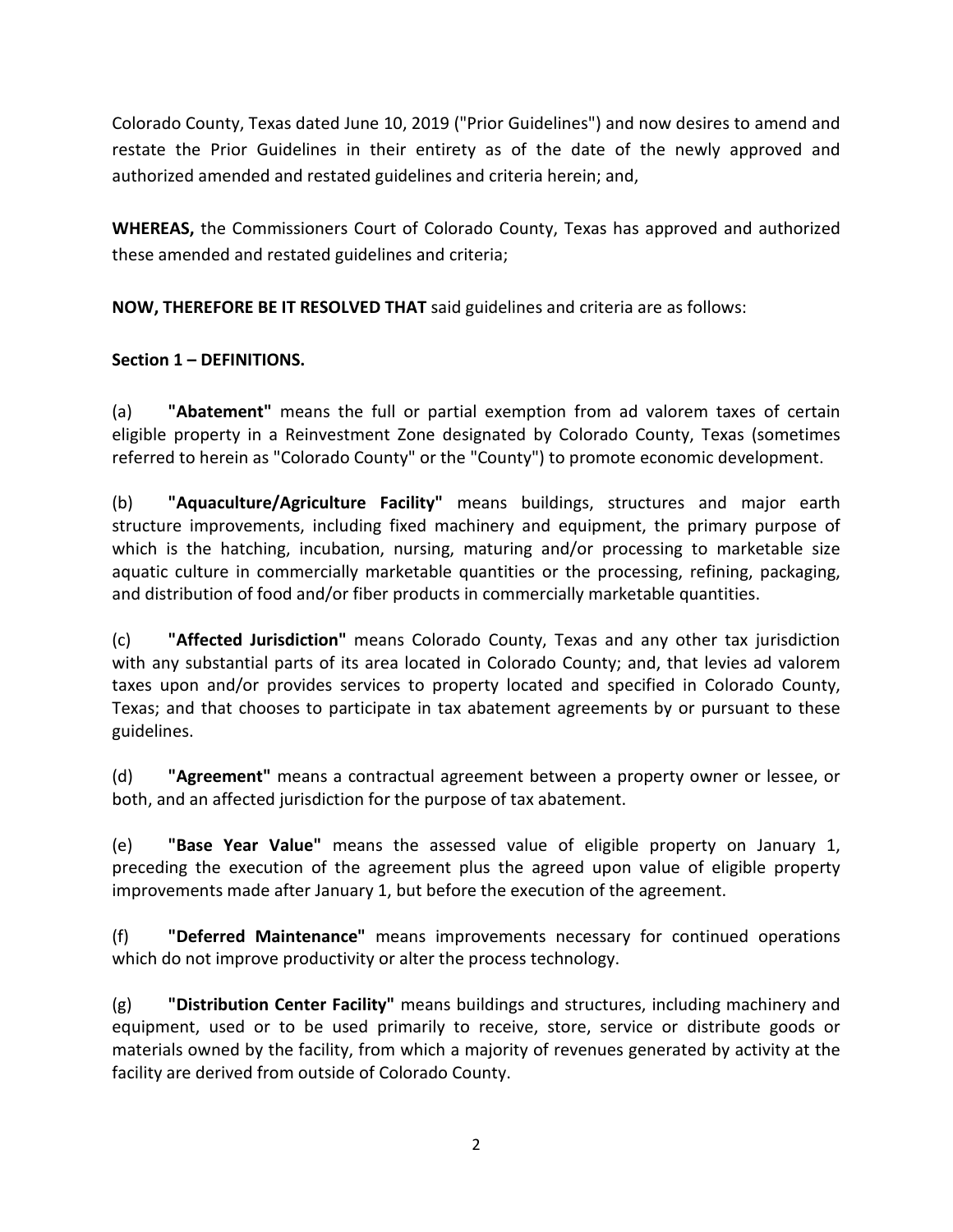(h) **"Expansion"** means the addition of buildings, structures, machinery or equipment for purposes of increasing production capacity.

(i) **"Facility"** means property improvements completed or in the process of construction which together comprise an integral whole.

(j) **"Manufacturing Facility"** means buildings and structures, including machinery and equipment, the primary purpose of which is or will be the manufacture of tangible goods or materials or the processing of such goods or materials by physical or chemical change.

(k) **"Modernization"** means the upgrading and/or replacement of existing facilities which increases the productive input or output, updates the technology or substantially lowers the unit cost of the operation. Modernization may result from the construction, alteration or installation of buildings, structures, fixed machinery or equipment. It shall not be for the purpose of reconditioning, refurbishing or repairing.

(l) **"Electric Power Generation Facility"** means buildings or structures, including fixed machinery and equipment, used or to be used primarily in the generation or transmission of electricity.

(m) **"New Facility"** means a property previously undeveloped which is placed into service by means other than or in conjunction with expansion or modernization.

(n) **"Office Building"** means a new office building.

(o) **"Other Basic Industry"** means buildings and structures including fixed machinery and equipment not elsewhere described, used or to be used for the production of products or services which serve a market primarily outside the County and result in the creation of new permanent jobs and create new wealth in the county.

(p) **"Productive Life"** means the number of years a property improvement is expected to be in service in a facility.

(q) **"Regional Entertainment/Tourism Facility"** means buildings and structures, including fixed machinery and equipment, used or to be used to provide entertainment and/or tourism related services, from which a majority of revenues generated by activity at the facility are derived from outside Colorado County.

(r) **"Research Facility"** means buildings and structures, including machinery and equipment, used or to be used primarily for research or experimentation to improve or develop new tangible goods or materials or to improve or develop the production processes thereto.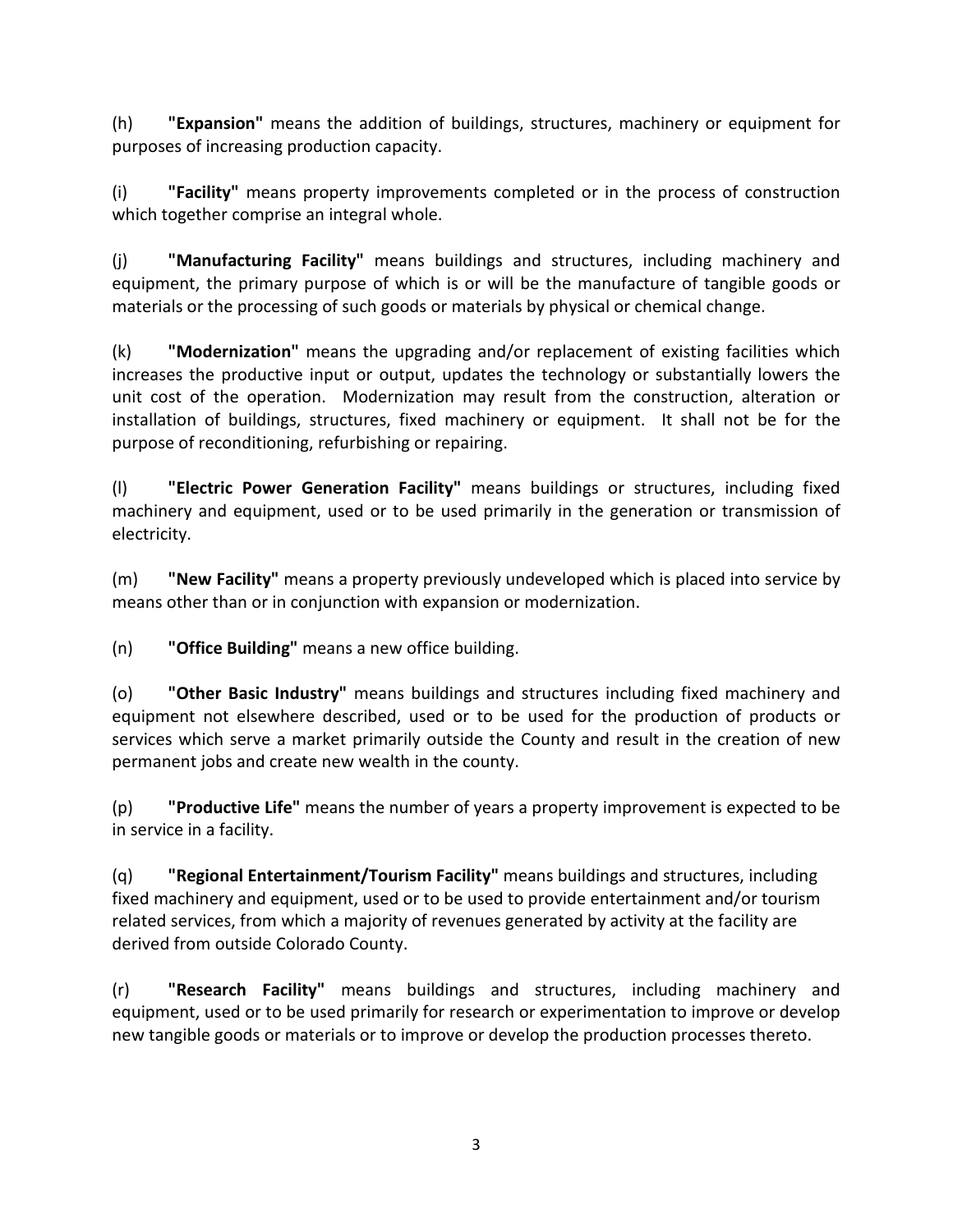(s) **"Regional Service Facility"** means buildings and structures, including fixed machinery and equipment, used or to be used to provide a service, from which a majority of revenues generated by activity at the facility are derived from outside Colorado County.

(t) **"Reinvestment Zone"** means Real Property designation as a Reinvestment Zone under the provisions of the Texas Tax Code, including any related, successor or amended tax statutes or rules.

(u) **"Tangible Personal Property"** means any Personal Property not otherwise defined herein and which is necessary for the proper operation of any type of Facility.

## **Section 2 – ABATEMENT AUTHORIZED.**

(a) **Authorized Facility.** A facility may be eligible for abatement if it is an Aquaculture/Agriculture Facility, a Distribution Center Facility, an Electric Power Generation Facility, a Manufacturing Facility, an office building, a Regional Entertainment/Tourism Facility, a Research Facility, a Regional Service Facility, a hotel/motel, Other Basic Industry.

(b) **Creation of New Value.** Abatement may only be granted for the additional value of eligible property improvements made subsequent to and specified in an abatement agreement between the County and the property owner, lessee or lessor, subject to such limitations as the guidelines and criteria may require.

(c) **New and Existing Facilities.** Abatement may be granted for new facilities and improvements to existing facilities for purposes of modernization or expansion.

(d) **Eligible Property.** Abatement may be extended to the value of buildings, structures, fixed machinery and equipment, site improvements, plus that office space and related fixed improvements necessary to the operation and administration of the facility.

(e) **Ineligible Property.** The following types of property shall be fully taxable and ineligible for abatement: land, inventories, supplies, tools, vehicles, vessels, aircraft, housing or residential property, deferred maintenance investments, property owned or used by the State of Texas or its political subdivisions or by any organization owned, operated or directed by a political subdivision of the State of Texas.

(f) **Owned/Leased Facility.** If a leased facility is granted abatement, the agreement shall be executed with the lessor or lessee.

(g) **Value and Term of Abatement.** Abatement shall be granted effective with the January 1 valuation date immediately following the date of execution of the agreement or commence upon receipt of a Certificate of Occupancy, Substantial Completion or Commercial Operation Date as outlined in the agreement. The value of new eligible properties shall be abated according to one of the following two tables, or Section 2(k) below: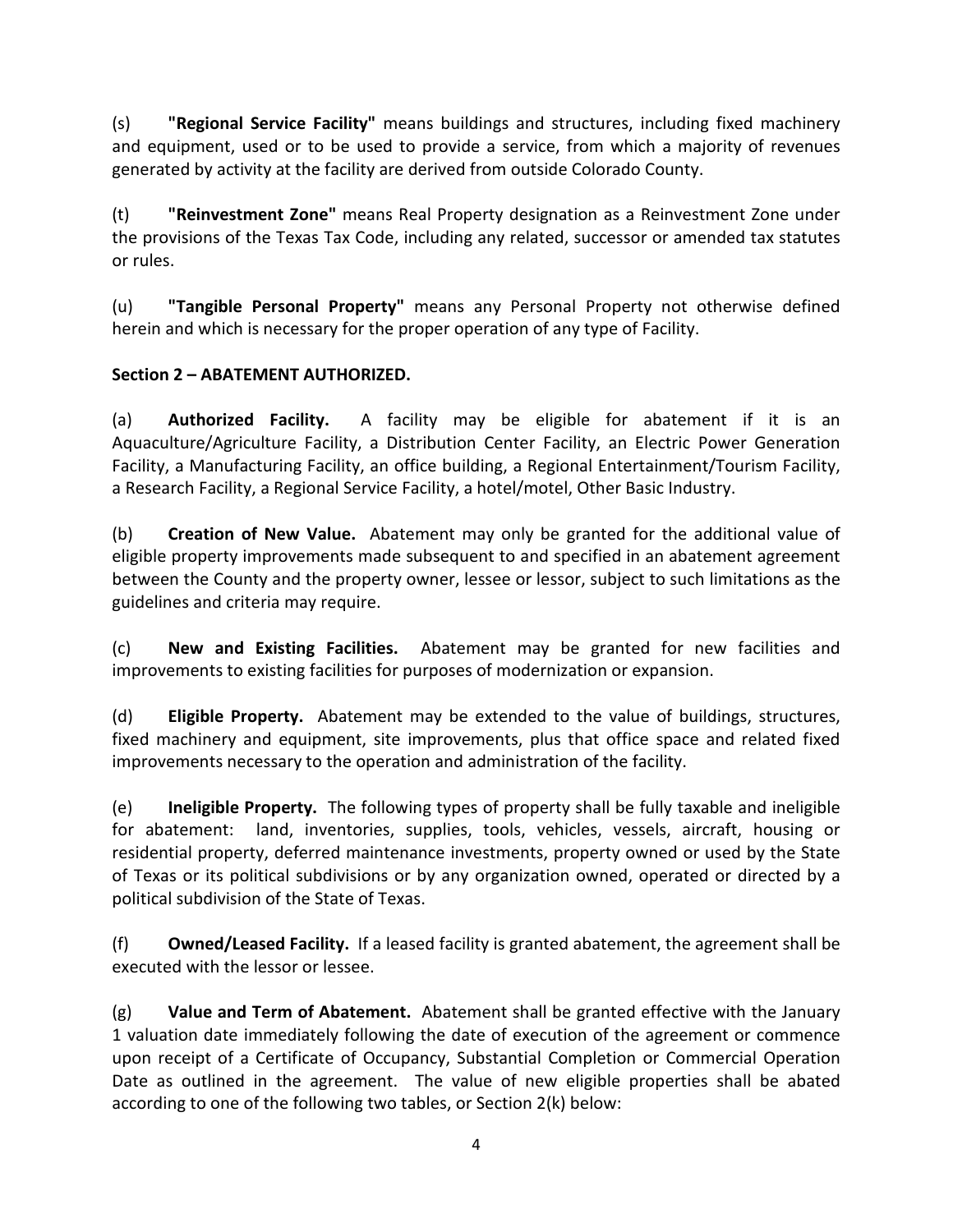#### **TIER 1: \$250,000.00 TO \$999,999.99 IMPROVEMENTS**

| Year 1 -------- 100% Abatement           |
|------------------------------------------|
| Year 2 --------------- 80% Abatement     |
| Year 3 ----------------- 60% Abatement   |
| Year 4 ------------ 40% Abatement        |
| Year 5 ------------------- 20% Abatement |

### **TIER 2: \$1,000,000.00 + IMPROVEMENTS AND RETENTION OR CREATION OF 10 JOBS**

**Year 1 ––––––– 100% Abatement Year 2 ––––––– 100% Abatement Year 3 –––––––– 75% Abatement Year 4 –––––––– 50% Abatement Year 5 –––––––– 25% Abatement**

If a modernization project includes facility replacement, the abated value shall be the value of the new unit(s) less the value of the old unit(s).

(h) **Other Economic Qualifications.** In order to be eligible for tax abatement the planned improvement must meet the following requirements:

- (1) **Tier 2** applications must retain not less than 10 employees or create employment for not less than 10 persons associated with the production of goods and services at the authorized facility on a full-time permanent basis in Colorado County. Each two or more part-time permanent employees totaling an average of not less than 40 hours per week may be considered as one full time permanent employee.
- (2) Must not solely or primarily have the effect of transferring employment from one part of Colorado County to another.

(i) **Taxability.** From the execution of the abatement contract to the end of the agreement period, taxes shall be payable as follows:

- (1) The value of ineligible property as provided in Section 2(e) shall be fully taxable.
- (2) The Base Year Value of existing eligible property as determined each year shall be fully taxable.
- (3) The additional value of new eligible property shall be taxable in the manner described in Section 2(g) and Section 2(k).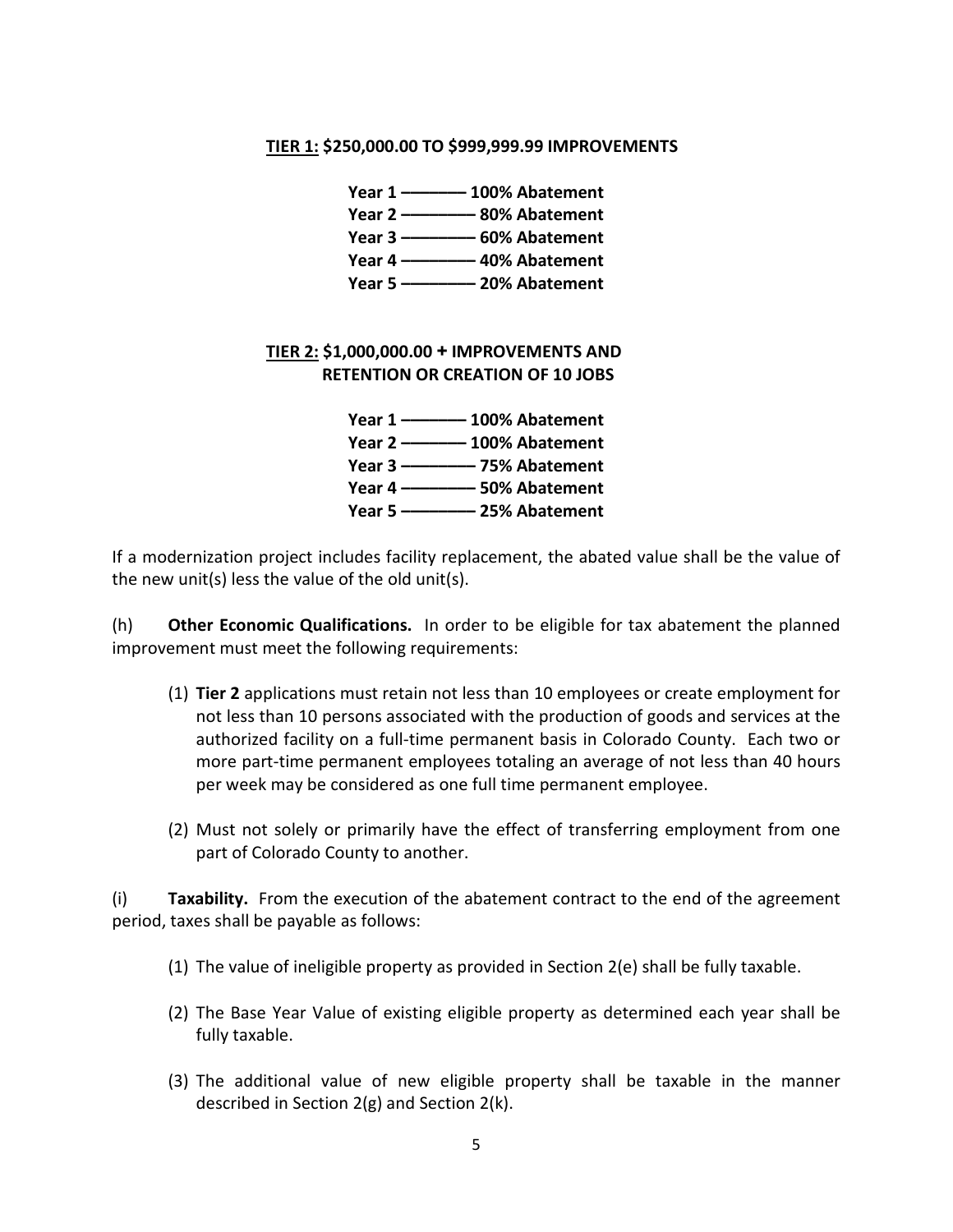(j) **Tier 2** applicants must agree to remain in production for at least three (3) years after the abatement is complete or the applicant shall reimburse the County for **100%** of the taxes for years 3, 4 and 5 of the abatement.

(k) The County reserves the right to negotiate abatement agreements outside of the **Tier 1 and Tier 2** structures listed above (including without limitation abatement periods of up to ten (10) years and abatement percentages up to 100% in each abatement tax year and reserves the right to consider receiving payments in lieu of tax (PILOTs).

(l) **Authorized Date.** A facility shall be eligible for tax abatement if it has applied for such abatement prior to the commencement of construction; provided, that such facility meets the criteria granting tax abatement in Colorado County pursuant to these guidelines and criteria.

## **Section 3 – APPLICATION: PUBLIC HEARING.**

(a) Any present or potential owner of taxable property in Colorado County may request a tax abatement by filing a written application with the County, and have it filed with the County Clerk of the County.

- (b) The application shall consist of a completed application form accompanied by:
	- (1) a general description of the proposed use and the general nature and extent of the modernization, expansion or new improvements to be undertaken;
	- (2) a description list of the improvements which will be a part of the facility;
	- (3) a map and metes and bounds or complete legal description of the property ;
	- (4) a time schedule for undertaking and completing the planned improvements;
	- (5) in the case of modernizing, a statement of the assessed *value* of the facility, separately stated for real and personal property, shall be given for the tax year immediately preceding the application;
	- (6) the application form may require such financial and other information as deemed appropriate for evaluating the financial capacity of the applicant and other factors of the application; and
	- (7) A non-refundable application fee of \$1,000.00, payable to Colorado County;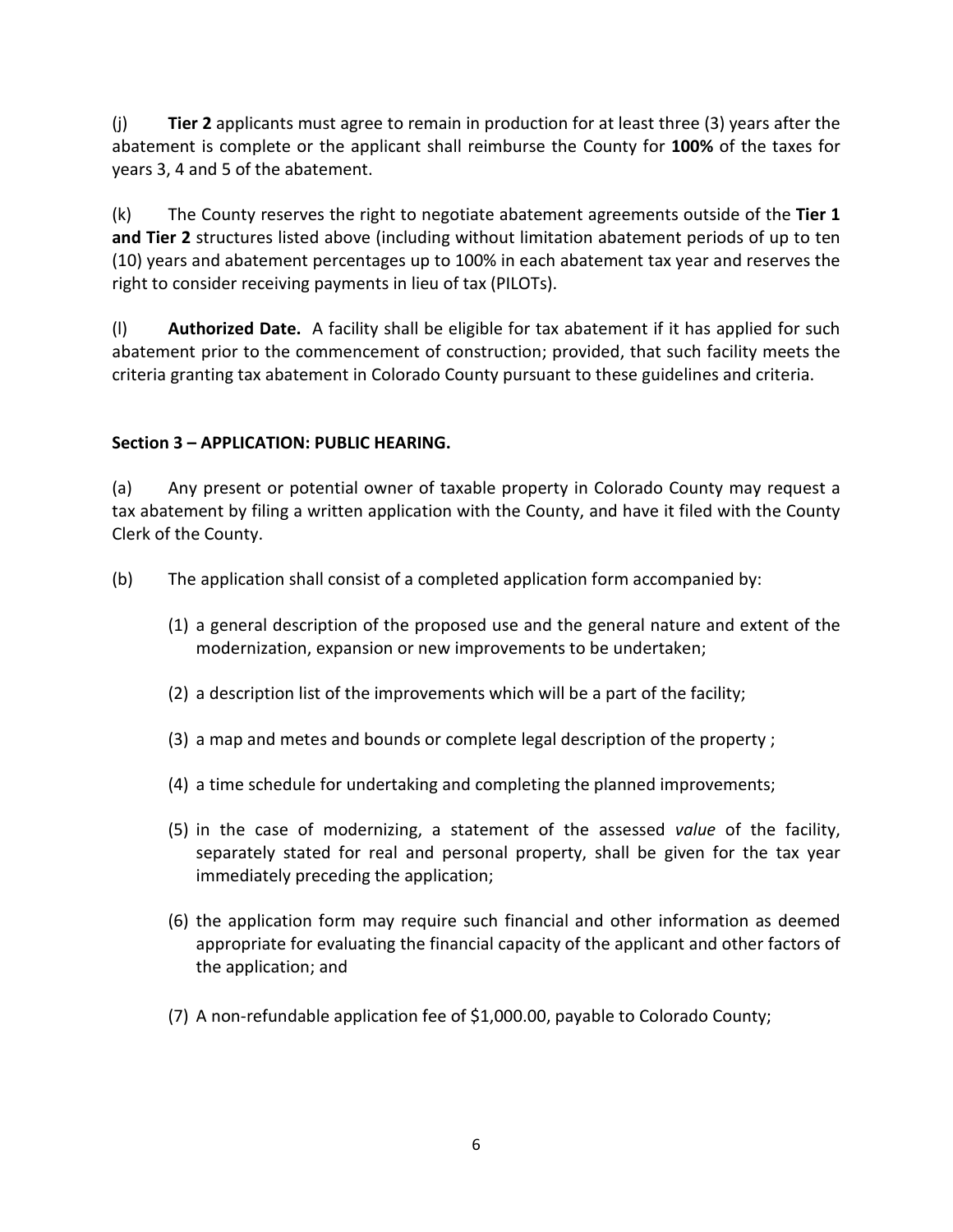(c) Upon receipt of a completed application, the County Clerk receiving such application shall notify in writing the presiding officer of the Commissioners Court of the County. Before acting upon the application, the County receiving such application shall through public hearing afford the applicant an opportunity to show cause why the abatement should be granted.

(d) Notice of the public hearing shall be clearly identified on an agenda of the Commissioners Court receiving such application and shall be posted at least 10 days prior to the public hearing. At least seven (7) days prior to the public hearing the County must send written notice to the presiding officers of all taxing units with jurisdiction over the property for which an abatement is sought and must publish notice of the hearing time, place and subject in the local newspaper. At the hearing the Commissioners Court shall evaluate the application against the criteria in Section 2 and decide whether to designate the property for which an abatement is sought as a reinvestment zone. If the reinvestment zone is not designated, the application fails, although it may be amended and resubmitted. If the reinvestment zone is designated, the Commissioners Court shall pass an order to that effect and may then arrange to consider for approval the tax abatement agreement between the applicant and the County at a regularly scheduled meeting. Notice of the meeting must be given in the manner required by Chapter 551, Government Code, except that the notice must be provided at least 30 days before the scheduled time of the meeting (Section 312.207, Texas Tax Code). At least seven (7) days prior to entering into a tax abatement agreement, County must give written notice of its intent to do so to the presiding officers of all taxing units with jurisdiction over the property for which an abatement is sought, along with a copy of the proposed tax abatement agreement. At the regularly scheduled meeting, the Commissioners Court may finally vote by simple majority to enter into the tax abatement agreement or to decline. An approved tax abatement agreement may be executed in the same manner as other contracts made by the County.

(e) If the County determines that the application should receive expedited consideration, then the County Judge shall schedule an opportunity to obtain public input on the application at the Commissioners Court next meeting. At least seven (7) days prior to the meeting, the County must send written notice to the presiding officers of all taxing units with jurisdiction over the property for which an abatement is sought and must publish notice of the hearing time, place and subject in the local newspaper. Also at this time, the County must give written notice of its intent to enter into a tax abatement agreement to the presiding officers of all taxing units with jurisdiction over the property for which the abatement is sought, along with a copy of the proposed tax abatement agreement. During the Commissioners Court meeting, the Commissioners Court shall evaluate the application against the criteria in Section 2 and shall decide whether to designate the property for which the abatement is sought as a reinvestment zone. If the reinvestment zone is designated, the Commissioners Court shall pass an order to that effect and may then immediately consider for approval the tax abatement agreement between the applicant and the County. After consideration, the Commissioners Court may finally vote by simple majority to enter into the tax abatement, or the decline. An approved tax abatement agreement may be executed in the same manner as other contracts made by the County.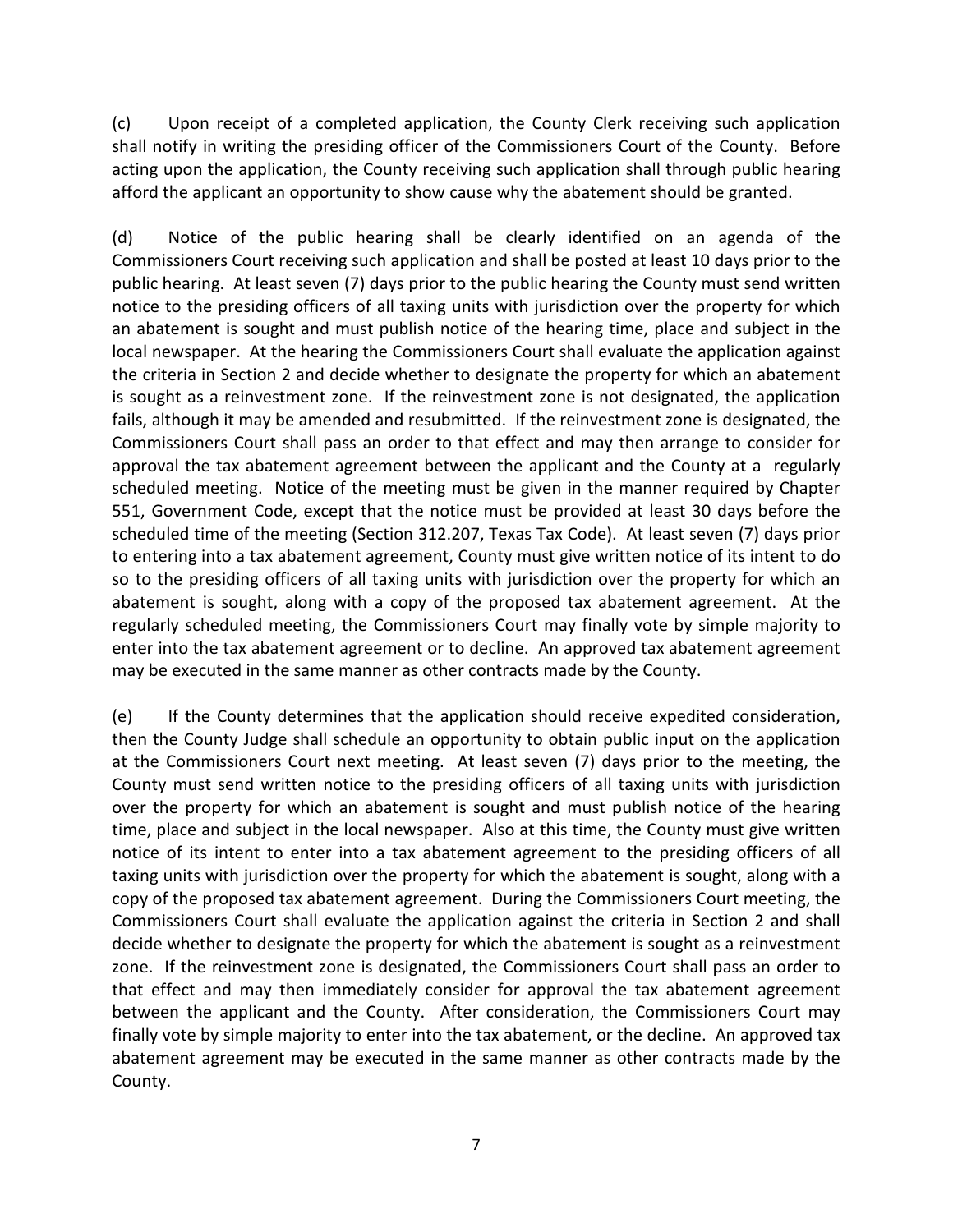(f) The County, in receiving the application, shall, not more than 60 days after receipt of the application, approve or disapprove the application for tax abatement. The presiding officer of the Commissioners Court receiving such application shall notify the applicant of approval or disapproval promptly thereafter.

(g) **Variance.** Requests for variance from the provisions of Section 2 may be made in written form to the presiding officer of the Commissioners Court receiving the application. Such request shall include a complete description of the circumstances explaining why the applicant should be granted a variance. The approval process for a variance shall be identical to that for a standard application and may be supplemented by such additional requirements as may be deemed necessary by the County.

(e) A request for a tax abatement shall not be granted if the County in receiving the application finds that the request for the abatement was filed after the commencement of construction, alteration, or installation of improvements related to a proposed modernization expansion or new facility.

### **Section 4 – STANDARDS FOR DENYING APPROVAL OF ABATEMENT; EFFECT OF APPROVAL OF APPLICATION.**

(a) Should the County be able to show cause in the public hearing why the granting of abatement will have substantial adverse effect on its bonds, tax revenue, service capacity or the provision of service, that showing shall be reason for the County receiving the application to deny any granting of abatements.

- (b) No abatement agreement shall be authorized if it is determined that:
	- (1) There would be a substantial adverse effect on the provision of a government service or tax base of the County.
	- (2) The applicant has insufficient financial capacity.
	- (3) Planned or potential use of the property would constitute a hazard to the public safety, health or morals.
	- (4) Planned or potential use of the property violates other codes or laws.

The Colorado County Commissioners Court acts only for the taxing entity of Colorado County and for no other taxing entity within Colorado County. The County's approval or disapproval of an application has no effect on any other taxing entity within the jurisdiction or their right to approve or disapprove an application. Only the governing bodies of the affected jurisdictions may grant tax abatements, and enter into tax abatement agreements with applicants.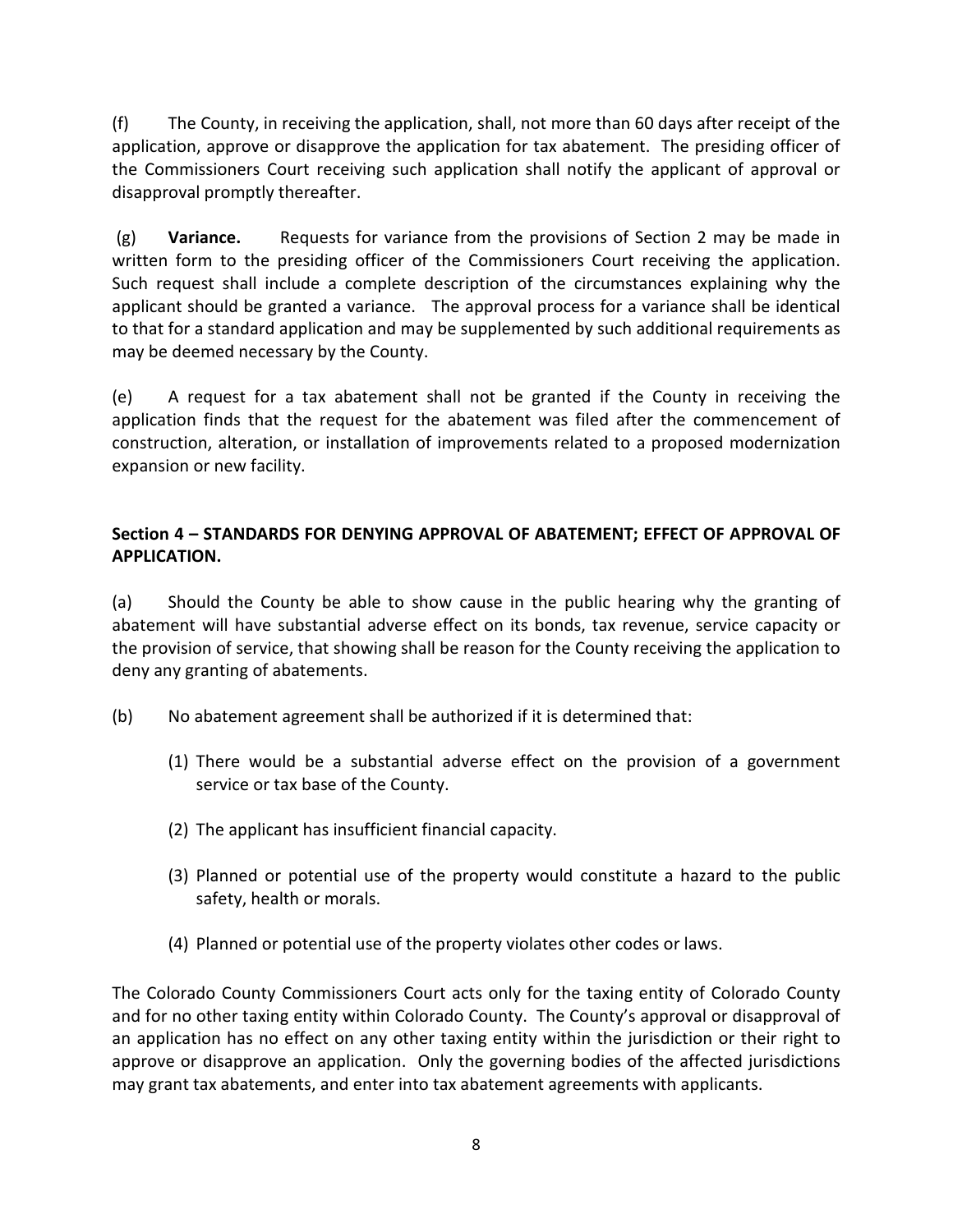### **Section 5 – AGREEMENT.**

(a) After approval for tax abatement, the County shall execute an agreement with the applicant (owner of the facility, and if applicable, the lessee involved which shall include:

- (1) Estimated value to be abated and the Base Year Value.
- (2) Percent of value to be abated each year as provided in Section  $2(g)$  and Section  $2(k)$ .
- (3) The commencement date and the termination date of abatement.
- (4) The proposed use of the facility, nature of construction, time schedule for undertaking and completing the planned improvements, map, property description and improvements list as provided in Application, Section 3(b).
- (5) Contractual obligations in the event of default, violation of terms or conditions, delinquent taxes, recapture, administration and assignment as provided in Sections 2, 6, 7 and 8, and other provisions that may be required for uniformity or by state law.
- (6) Amount of investment and average number of jobs involved for the period of abatement.

(b) Such agreement shall be executed within 60 days after the applicant has forwarded all necessary information and documentation to the County receiving the application, unless the governing taxing authority executing the agreement waives the sixty (60) day requirement.

#### **Section 6 – RECAPTURE.**

(a) In the event that the facility is completed and begins producing product or service, but subsequently discontinues producing product or service for any reason excepting fire, explosion or other casualty or accident or natural disaster for a period of more than one (1) year during the abatement period, then the agreement shall terminate and so shall the abatement of taxes for the calendar year during which the facility no longer produces. The taxes otherwise abated for that calendar year shall be paid to the affected jurisdiction within sixty (60) days from the date of termination.

(b) Should the County establishing a tax abatement agreement determine that a company or individual is in default according to the terms and conditions of its agreement, the County shall notify the Company or individual in writing at the address stated in the agreement, and if such is not cured within sixty (60) days from the date of such notice ("Cure Period"), then the agreement shall be terminated; provided, however, if such failure cannot be cured within such sixty (60) day period and the company or individual has commenced remedial action to cure such failure (and continued to diligently and timely pursue the completion of such remedial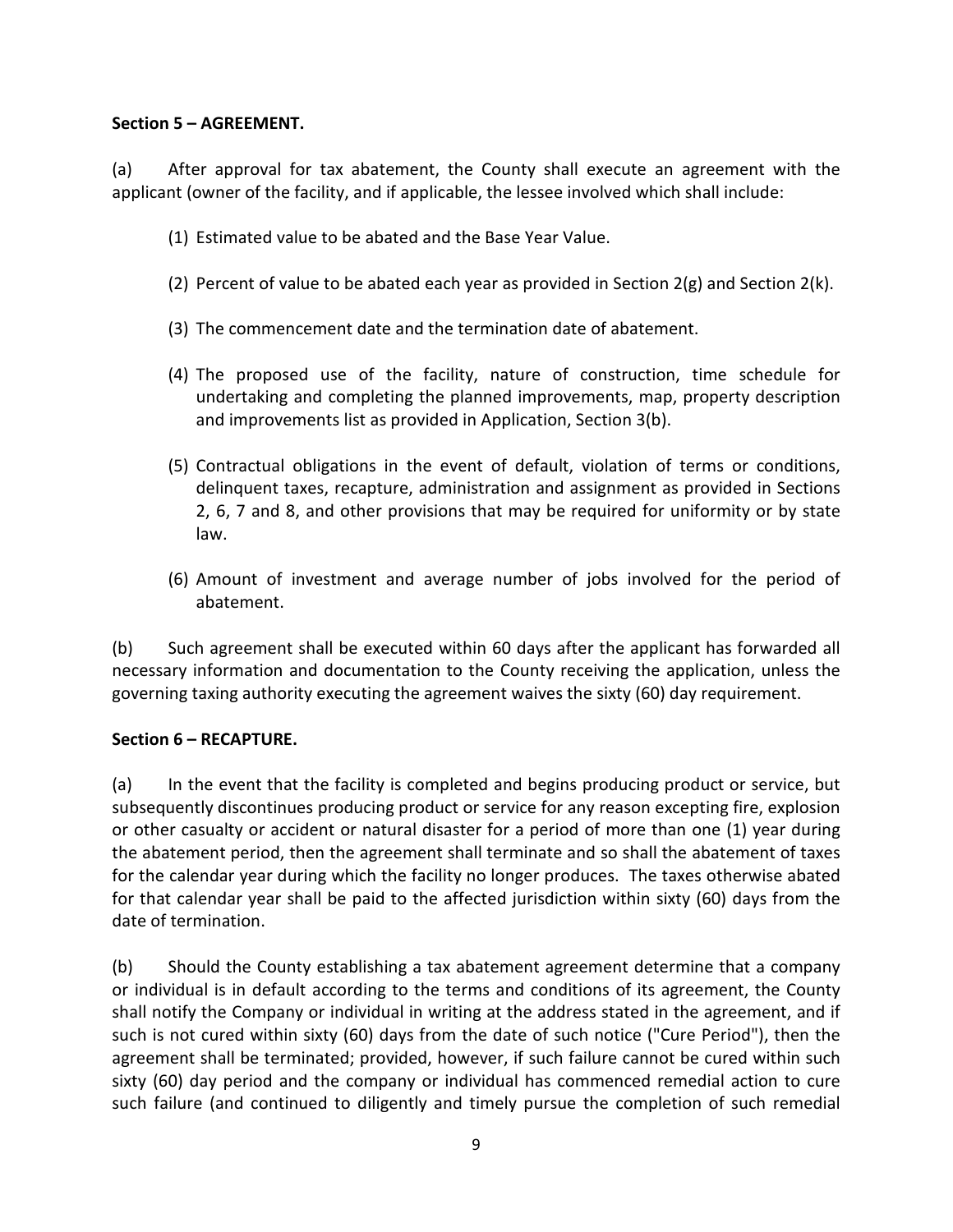action), the company or individual shall be entitled to a total of one hundred eighty (180) days after receipt of notice within which to cure such default.

- (c) In the event that the company or individual
	- (1) allows its ad valorem taxes owed the County or an affected jurisdiction to become delinquent after all applicable notice and cure periods and fails to timely and properly follow the legal procedures for their protest and/or contest, or
	- (2) violates any of the terms and conditions of the abatement agreement and fails to cure same during the Cure Period, the agreement may then be terminated and all taxes previously abated by virtue of the agreement will be recaptured and paid within sixty (60) days of the termination.

### **Section 7 – ADMINISTRATION.**

(a) The Chief Appraiser of the County shall annually determine an assessment of applicant's real and personal property located in the County Reinvestment Zone and comprising the facility. Each year the company or individual receiving abatement shall furnish the assessor with such information as may be necessary for abatement, including the number of new or retained employees associated with the facility. Once value has been established the Chief Appraiser shall notify the affected jurisdictions which levies taxes on the amount of the assessment.

(b) The agreement shall stipulate that employees and/or designated representatives of the jurisdiction entering into a tax abatement agreement will have access to the property during the term of the abatement to inspect the facility to determine if the terms and conditions of the agreement are being met. All inspections will be made only after the giving of twenty-four (24) hours prior notice and will only be conducted in such manner as to not unreasonably interfere with the construction and/or operation of the facility. All inspections will be made with one or more representatives of the company or individual and in accordance with its safety standards.

(c) Upon completion of construction the jurisdiction establishing the tax abatement agreement shall annually evaluate each facility and report possible violations of the contract and/or agreement to the Commissioners Court.

(d) All proprietary information acquired by the County for purposes of monitoring compliance with the terms and conditions of an abatement agreement shall be considered confidential. As required by Section 312.003 of the Texas Tax Code, information that is provided to the County in connection with an application or a request for a tax abatement that describes the specific processes or business activities to be conducted or the equipment or other property to be located on the property for which the abatement is sought is confidential and not subject to public disclosure until the tax abatement is executed.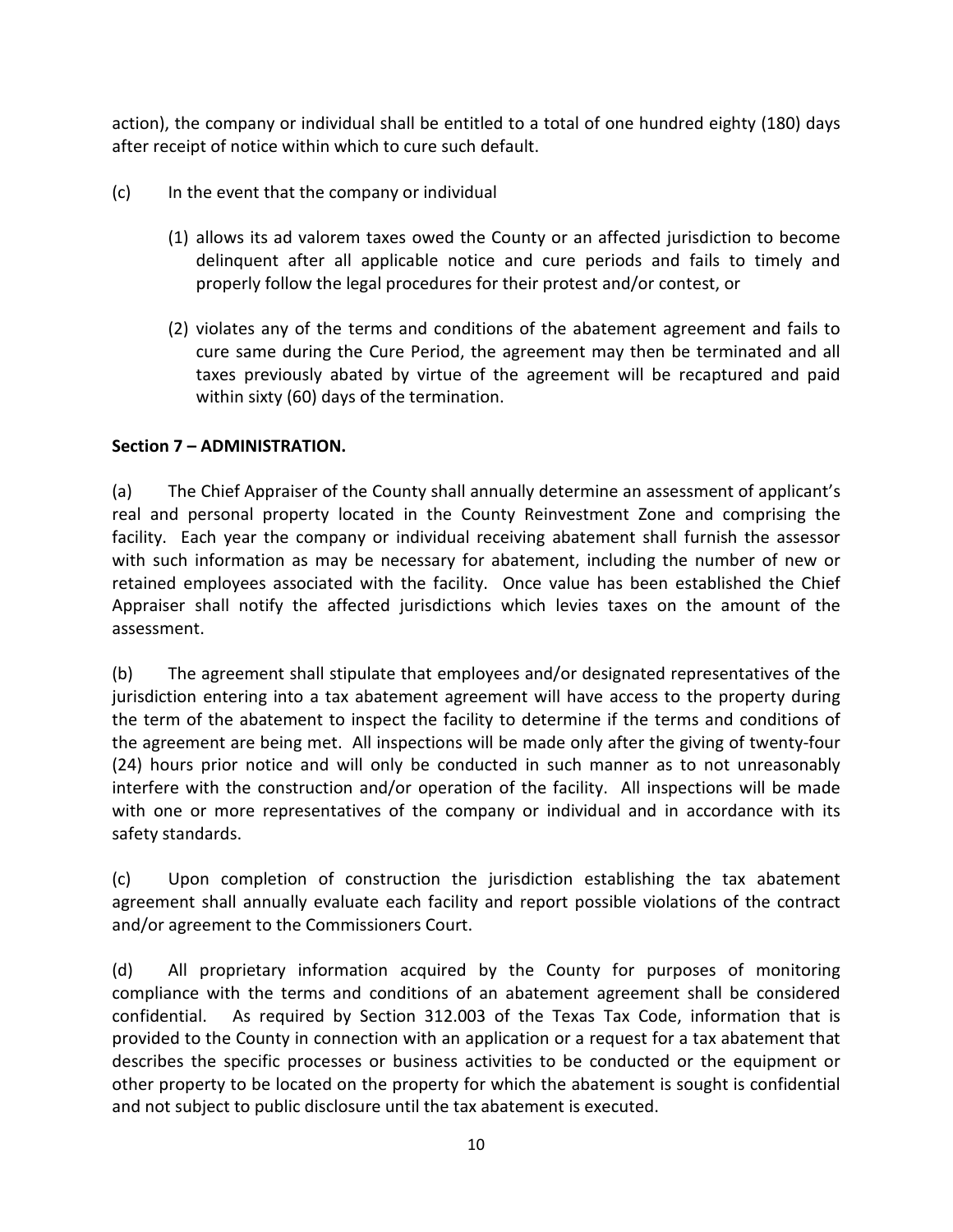### **Section 8 – ASSIGNMENT.**

(a) Abatement may be transferred and assigned by the holder to a new owner of the same facility upon the approval by resolution of the affected jurisdiction, subject to the financial capacity of the assignee and provided that all conditions and obligations in the abatement agreement are guaranteed by the execution of a new contractual agreement with the affected jurisdiction.

(b) The contractual agreement with the new owner shall not exceed the termination date of the abatement agreement with the original owner.

(c) No assignment or transfer shall be approved if the parties to the existing agreement, are liable to the County for outstanding taxes or other obligations.

#### **Section 9 –SUNSET PROVISION.**

(a) These Guidelines and Criteria are effective upon the date of the adoption and will remain in force for two (2) years, at which time all tax abatement contracts created pursuant to its provisions will be reviewed by Colorado County's Commissioners Court to determine whether the goals have been achieved. Based on that review, the Guidelines and Criteria may be modified, renewed or eliminated, providing that such actions shall not affect existing contracts.

(b) This policy is mutually exclusive of any existing Industrial District Contracts and owners of real property in areas deserving of specific attention as agreed by Colorado County's Commissioners Court.

(c) Prior to the date for review, as defined above, these "Guidelines and Criteria" may be modified by a two-thirds vote of the Commissioners Court, as provided for under the laws of the State of Texas, providing that such actions shall not affect existing contracts.

#### **Section 10 – SEVERABILITY AND LIMITATIONS.**

(a) In the event that any section, clause, sentence, paragraph or any part of these Guidelines and Criteria shall, for any reason be adjudged by any court of competent jurisdiction to be invalid such invalidity shall not affect, impair, or invalidate the remainder of these Guidelines and Criteria.

(b) If these Guidelines and Criteria have omitted any mandatory requirements of the applicable tax abatement laws of the State of Texas, then such requirements are hereby incorporated as a part of these Guidelines and Criteria.